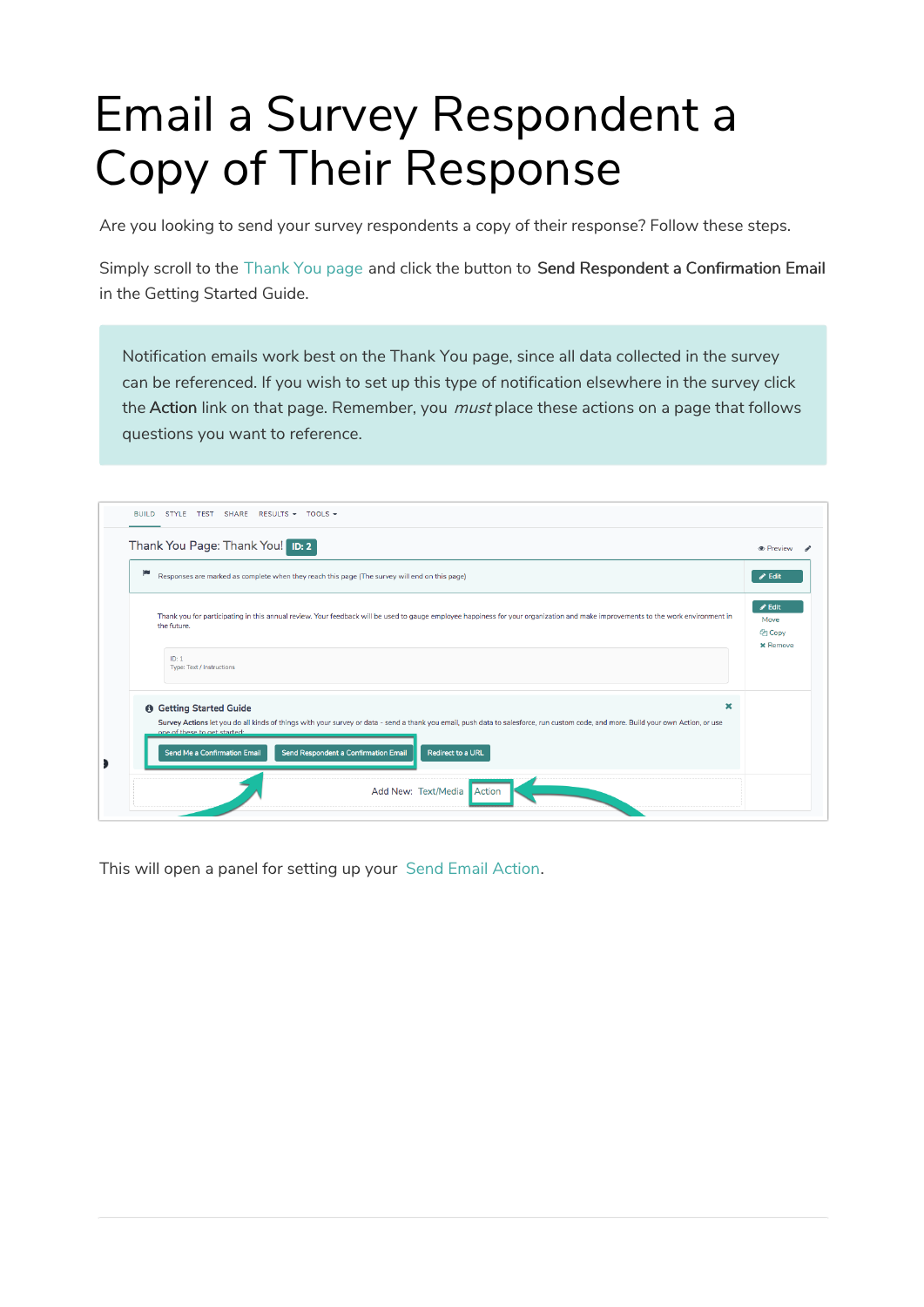| LOGIC<br>PRIMARY SETUP<br><b>ADVANCED</b><br>Name<br>New Response Notification<br>Alchemer<br>From Name<br>Quick fills: Me   Survey Taker<br>From Address<br>$\mathbf G$<br>noreply<br>.com (Alchemer) -<br>Reply To<br>To<br>Quick fills: Me   Survey Taker<br>New Response Notification<br>Subject<br>Good News!<br>You just got a new response to '[survey("title")]". You can view it by logging in and going to Results > Individual Responses.<br>P.S.<br>Vou can change this amail to include any of their answers if you would like.<br>√ Automatically generate plain-text version | <b>Edit Action</b> |  |                    |
|---------------------------------------------------------------------------------------------------------------------------------------------------------------------------------------------------------------------------------------------------------------------------------------------------------------------------------------------------------------------------------------------------------------------------------------------------------------------------------------------------------------------------------------------------------------------------------------------|--------------------|--|--------------------|
|                                                                                                                                                                                                                                                                                                                                                                                                                                                                                                                                                                                             |                    |  | ♥ Need Help?       |
|                                                                                                                                                                                                                                                                                                                                                                                                                                                                                                                                                                                             |                    |  |                    |
|                                                                                                                                                                                                                                                                                                                                                                                                                                                                                                                                                                                             |                    |  |                    |
|                                                                                                                                                                                                                                                                                                                                                                                                                                                                                                                                                                                             |                    |  |                    |
|                                                                                                                                                                                                                                                                                                                                                                                                                                                                                                                                                                                             |                    |  |                    |
|                                                                                                                                                                                                                                                                                                                                                                                                                                                                                                                                                                                             |                    |  |                    |
|                                                                                                                                                                                                                                                                                                                                                                                                                                                                                                                                                                                             |                    |  |                    |
|                                                                                                                                                                                                                                                                                                                                                                                                                                                                                                                                                                                             |                    |  |                    |
|                                                                                                                                                                                                                                                                                                                                                                                                                                                                                                                                                                                             |                    |  | Add BCC            |
|                                                                                                                                                                                                                                                                                                                                                                                                                                                                                                                                                                                             |                    |  |                    |
|                                                                                                                                                                                                                                                                                                                                                                                                                                                                                                                                                                                             |                    |  |                    |
|                                                                                                                                                                                                                                                                                                                                                                                                                                                                                                                                                                                             |                    |  |                    |
|                                                                                                                                                                                                                                                                                                                                                                                                                                                                                                                                                                                             |                    |  |                    |
|                                                                                                                                                                                                                                                                                                                                                                                                                                                                                                                                                                                             |                    |  |                    |
|                                                                                                                                                                                                                                                                                                                                                                                                                                                                                                                                                                                             |                    |  |                    |
|                                                                                                                                                                                                                                                                                                                                                                                                                                                                                                                                                                                             |                    |  |                    |
|                                                                                                                                                                                                                                                                                                                                                                                                                                                                                                                                                                                             |                    |  |                    |
| Cancel                                                                                                                                                                                                                                                                                                                                                                                                                                                                                                                                                                                      |                    |  | <b>Save Action</b> |

#### Customize the Message Subject

If needed, feel free to update the email's Subject. This will read "New Response Notification" by default.

## Customize the From Name and From Email Address

The From Name and From Address (sender information) will default to Alchemer and noreply@alchemer.com respectively.

Note: In order to provide a custom From Address, a Custom Email Settings integration will need to be configured.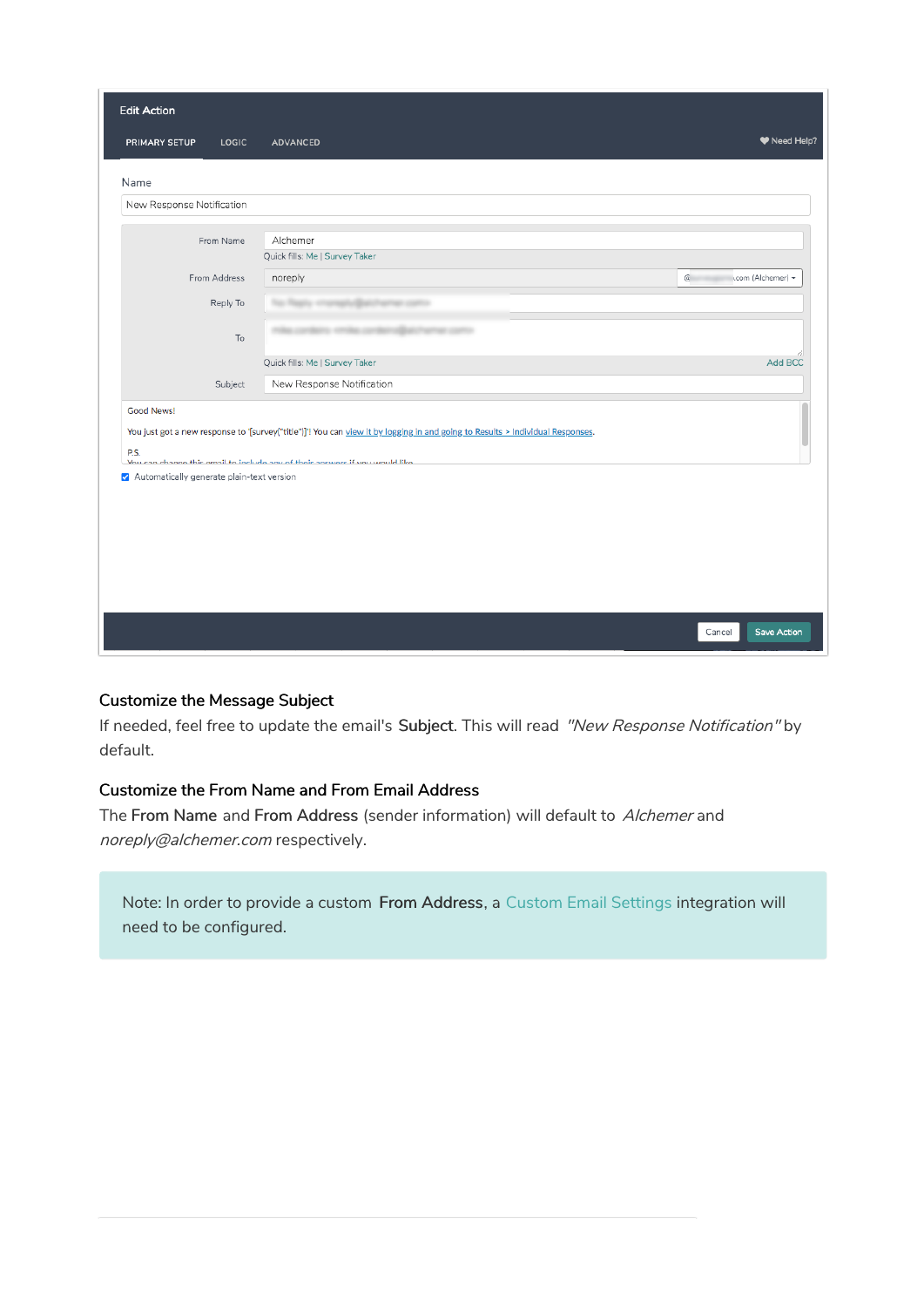| New Send Email |                                |
|----------------|--------------------------------|
|                |                                |
| Subject        |                                |
|                | New Response Notification      |
| From           |                                |
| Name           | Quick fills: Me   Survey Taker |

If you have configured a Custom Email Settings integration, use the dropdown menu associated with the From Address field to choose your custom from address (if this information has not been populated by default).

| Confirmation Email |                                                                                                          |       |                          |                   |
|--------------------|----------------------------------------------------------------------------------------------------------|-------|--------------------------|-------------------|
| Subject            | New Response Notification                                                                                |       |                          |                   |
| From<br>Name       | Quick fills: Me   Survey Taker                                                                           |       |                          |                   |
| From<br>Address    | smtptest                                                                                                 |       | com (default)            | @yourdomain.com = |
| Reply To           | No Reply <noreply@:< td=""><td>.com&gt;</td><td>yourdomain.com (SMTP for</td><td>Lcom)</td></noreply@:<> | .com> | yourdomain.com (SMTP for | Lcom)             |
| To                 | Comma Separated                                                                                          |       |                          |                   |
|                    | Quick fills: Me   Survey Taker                                                                           |       |                          | Add BCC           |

#### Customize the Reply To Name and Email Address

Customize the Reply To Name & Email Address. By default, this field contains:



# Customize Recipient Email Address and Name

Under the To field use the Quick Fills options to click the Survey Taker link and indicate the field in your survey where you collect the survey taker's email address.

| To | Comma Separated              |         |
|----|------------------------------|---------|
|    | Quick fills: Me Survey Taker | Add BCC |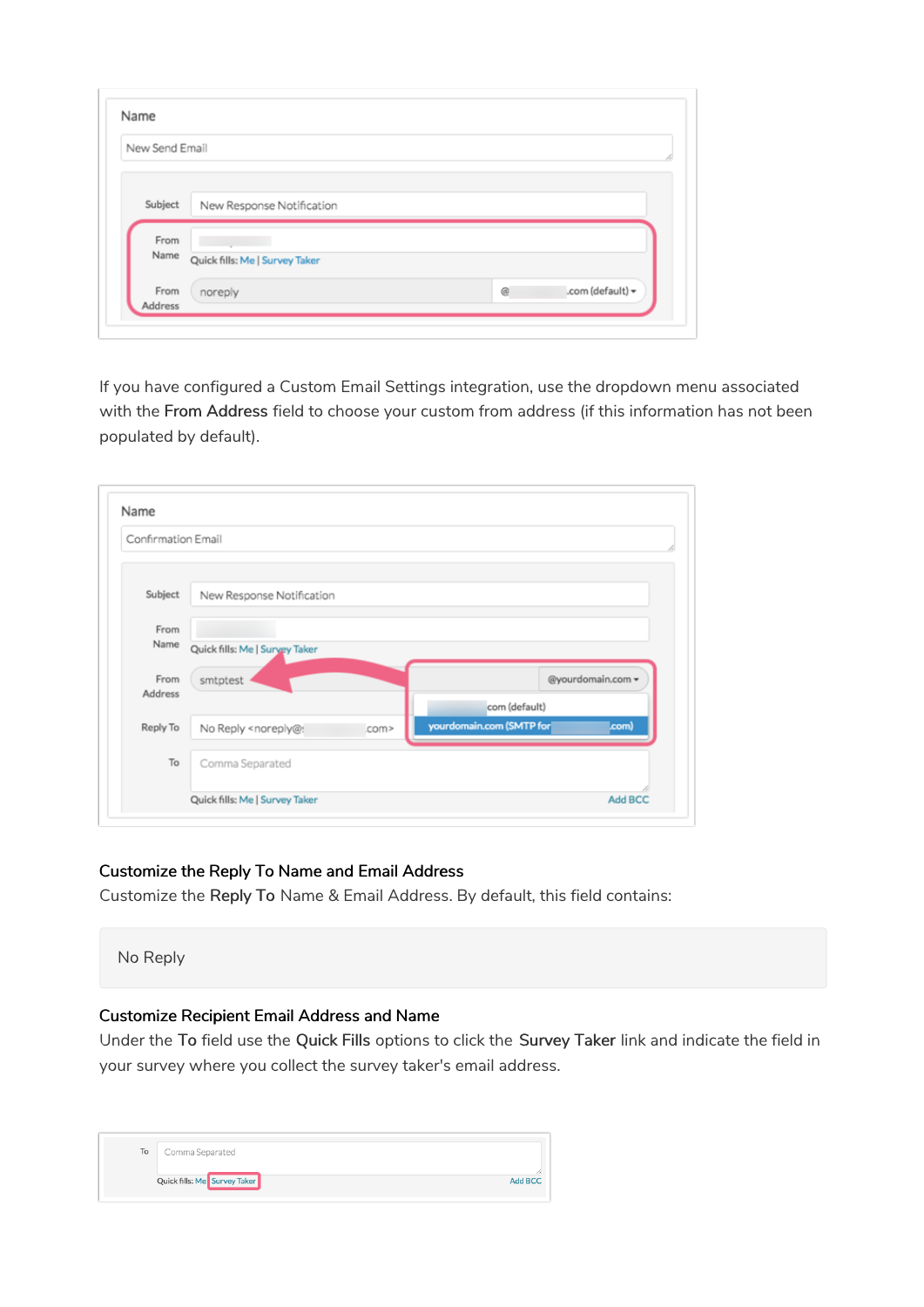In the popup, select the question/field in your survey where you collect the survey taker's email address.

|                                               | Which question collects the Email Address of the respondent:                                                        |  |
|-----------------------------------------------|---------------------------------------------------------------------------------------------------------------------|--|
| Email Address: √                              | 1-1) First Name<br>1-2) Last Name                                                                                   |  |
|                                               | 1-3) Email Address<br>2-1) Gender                                                                                   |  |
|                                               | 2-1-opt) Male<br>2-1-opt) Female                                                                                    |  |
| net,jon.smith@company.net)<br>urveygizmo.com) | 2-1-opt) Prefer not to answer<br>2-2) Education<br>2-2-opt) Less than high school<br>2-2-opt) Graduated high school |  |

Click Save in the popup when you are finished. This will place the merge codes in the To Email Address field. This merge code will populate on the fly for each survey response with the respondent's email address.

## Customize the Message Body

Delete the default text in the Message Body (HTML) field. Add the text of the message body and, if you wish to include the survey details as part of the message text, click the Merge Codes menu below the Message Body field.

| To                     | [question("value"), id="16"]                                                          |  |  |  |
|------------------------|---------------------------------------------------------------------------------------|--|--|--|
|                        | Quick fills: Me   Survey Taker                                                        |  |  |  |
| <b>BCC</b>             | jon.smith@company.net,jane.smith@company.net                                          |  |  |  |
|                        | Quick fills: Me   Survey Taker                                                        |  |  |  |
| Here are your results: |                                                                                       |  |  |  |
| B                      | $I$ Size $\sim$ $A \sim$ $\frac{1}{2}$ $\approx$ $\frac{2}{3}$<br>Merge Codes v<br>$$ |  |  |  |
|                        | Automatically generate plain-text version                                             |  |  |  |

Select the Merge All Questions option at the top of the list of options in the merge code dropdown menu that appears to insert the merge codes at cursor.